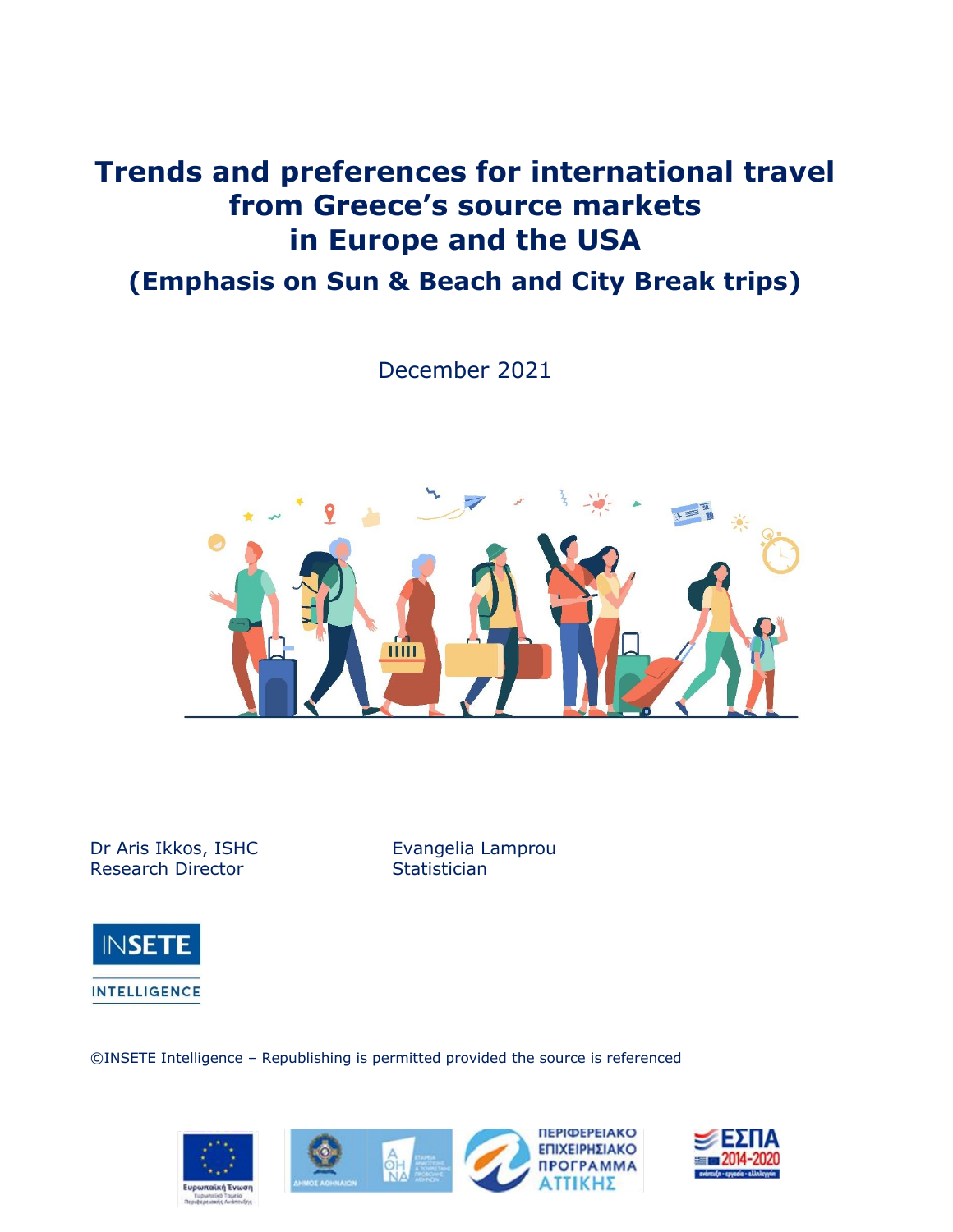

### 1. Introduction

The dramatical change in conditions for travel and the restrictions imposed to contain the pandemic in and of themselves have affected the nature of travel markets to a great degree, particularly in relation to international travel. Endeavouring to support the recovery of tourism activity in Athens and help tourism enterprises and agencies adapt to the new conditions, the City of Athens assigned to INSETE the 'Action to Inform and Raise Awareness of members/tourism enterprises regarding new market parameters and needs: Flexible and specific information for agencies and enterprises. Targeted and organized distribution of entrepreneurship data', with MIS 5083736.

As part of this action, Censuswide Ltd was awarded a contract on 26/07/2021 to carry out primary research in eight of the most significant markets for Greek tourism (Germany, the United Kingdom, France, Italy, Austria, Switzerland, the Netherlands and the USA) to identify the characteristics of the modern-day traveller under current conditions and thus enable the best penetration of these markets. The results of the survey are presented in this issue. Aside from a general section, the survey included two specific sections related to the main products of inbound tourism to Athens: City Breaks and Sun and Beach tourism.

### 2. Methodology

The study presents and analyses the results of a web-based survey conducted by Censuswide for INSETE with subjects aged 17 and older in the second half of September 2021. The survey focused on potential travellers over the next 12 months and on their travel behaviour. To ensure the sample concentrated on potential travellers to Greece, subjects were selected from amongst those who travelled abroad by air on holiday at least once between 2017 and 2020. Specifically in relation to the USA, subjects were selected from amongst those who travelled on holiday outside North America at least once between 2017 and 2020. The responses represent all travellers from each country included in the sample and not only those who expressed interest in or planned to travel to Greece.

The sample sizes by country were: Germany 1,002, United Kingdom 1,002, France 1,001, Italy 1,005, Austria 703, Switzerland 705, the Netherlands 701 and the USA 1,001.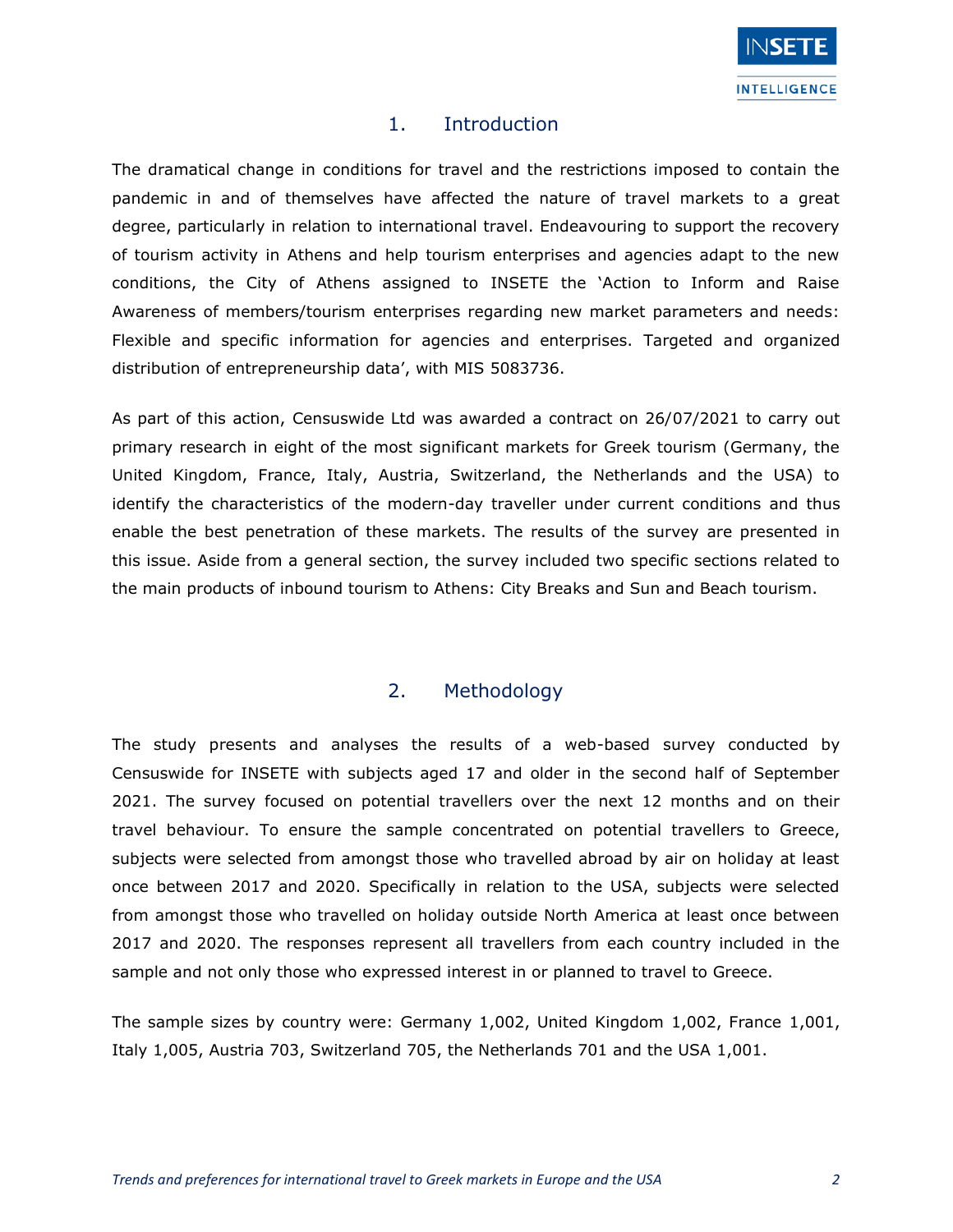

## 3. Key Results

#### **Survey profile and objectives**

The survey aimed to identify the characteristics of the modern-day traveller in the current circumstances and covered eight of the most significant markets for Greek tourism (Germany, the United Kingdom, France, Italy, Austria, Switzerland, the Netherlands and the USA), which in 2019 contributed 58% of revenues, 53% of nights spent and 44% of inbound tourism arrivals in Greece.

In addition, the survey focused on actual potential travellers to Greece, and did not take account of citizens who did not travel abroad even before the pandemic. For the European markets specifically, the sample was selected from those who travelled abroad on holiday by air at least once between 2017 and 2020. For the USA, subjects were selected from amongst those who travelled on holiday by air outside North America at least once between 2017 and 2020.

The survey was conducted by Censuswide for INSETE with subjects aged 17 and older during the second half of September 2021. The total survey sample included more than 7,100 subjects comprising approximately 1,000 people in Germany, the UK, France, Italy and the USA and about 700 in Austria, Switzerland and the Netherlands.

#### **General findings**

Though the overwhelming majority of respondents intended to travel abroad in the next 12 months, a significant number –ranging from 1-in-7 in Austria and Switzerland to 1-in-4 in the United Kingdom– said they would remain within their country.

In reviewing those who stated their intent to travel abroad:

- the Sun and Beach product was the most popular in most markets, followed by City Breaks. In Italy and the USA, the reverse was true;
- Spain was the 1st choice for 5 out of the 8 countries being analysed (UK, Germany, France, Italy and the Netherlands);
- the strong Greek tourism brand was reaffirmed, as Greece (along with the much larger countries and economies of Spain, Italy, France, Germany and the UK) is in the top-10 European destinations for all markets being examined. The highest place Greece held as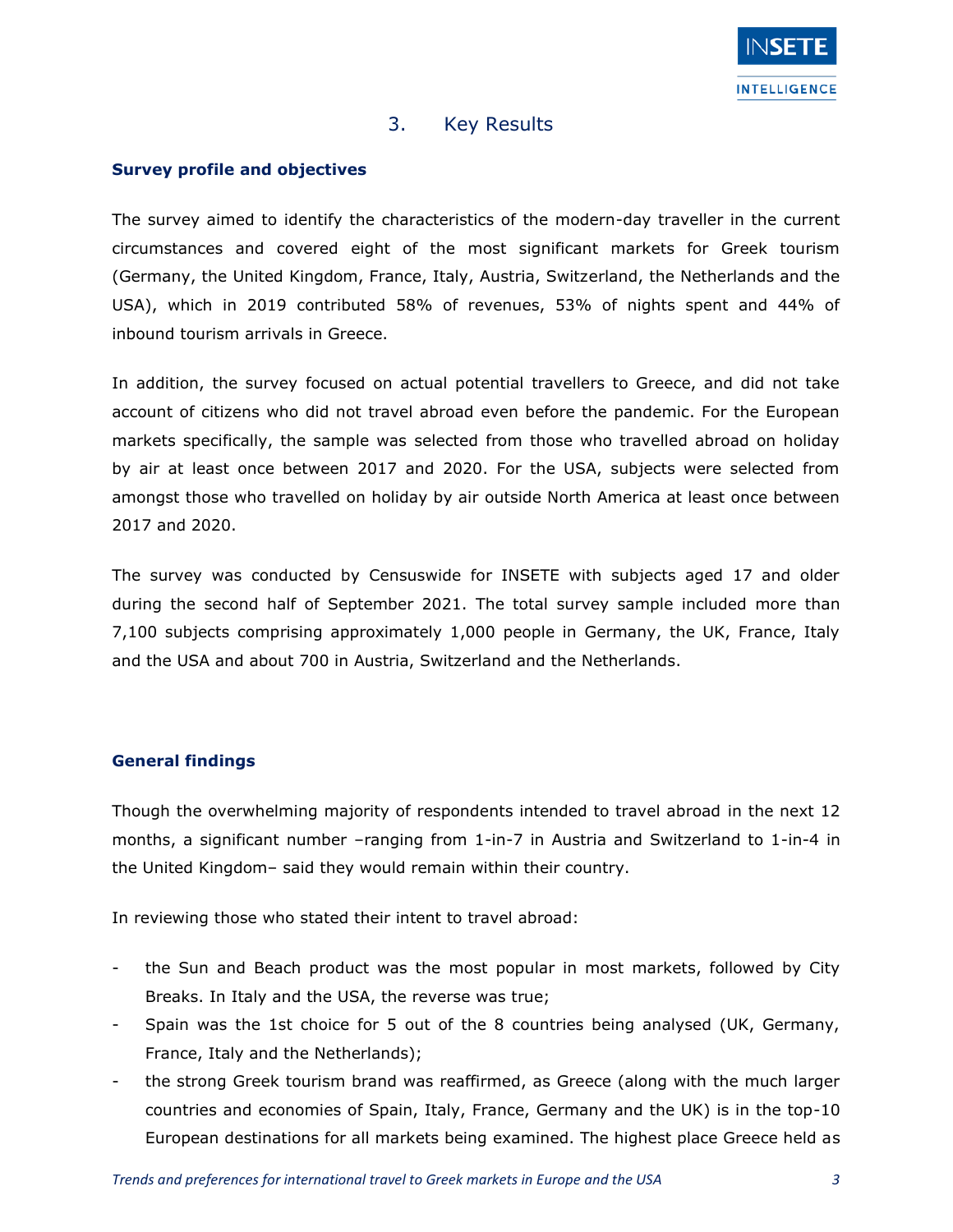a destination was 2nd in the Italian market, and it ranked 3rd in the British, German and French markets, and 5th in the Austrian market;

- for all markets, the highest share held by the most popular destination was 12% (Spain in the Dutch market) and the lowest was 7% (Spain in the UK market). This indicates a significant dispersion of desirable destinations;
- significant variations emerged among individual markets in regard to the month of departure for their next trip. The Germans, French, Italians, Austrians and Dutch placed higher priority on summer holidays (peaking in August for the first three and July for the other two), while the British, Swiss and Americans chose the upcoming months up until March, peaking in November for the British, December for the Swiss and January and March for the Americans;
- the cost of the journey once again constituted the main factor influencing the trip for the markets of France, Germany, Austria and Switzerland. Conversely, for the markets of the UK, Italy, the Netherlands and the USA, higher priority was given to factors related directly to the pandemic (travel restrictions/quarantines and epidemiological situation at the destination). In all countries, the rate of those stating there was nothing that would influence their travel plans was zero or minimal (<4%);
- significant differences emerged among individual markets in terms of the average length of stay. However, trips of limited duration (3-7 nights spent) were the most frequent choice. Germany, France and the Netherlands showed the relatively higher frequency of trips with more than 10 nights spent.

#### **Findings related to international trips for Sun and Beach**

A review of preferences expressed by those stating they intended to travel abroad for Sun and Beach indicated:

- significant variations among individual markets in regard to the month of departure for their next trip. Sun and Beach holidays for summer of 2022 were a priority for the Germans, French, Italians, Austrians, Swiss and Dutch, while the British and American respondents preferred the upcoming months up until March. The highest percentage of undecided responses as to the time of travel was in the Netherlands (9%) and the lowest (0%) in the USA;
- the peak preference month for the Germans, Austrians, Swiss and Dutch was July, with 18%, 25%, 17% and 20%, respectively, while the British mostly preferred November, with 13%, and the Americans preferred October, with 19%;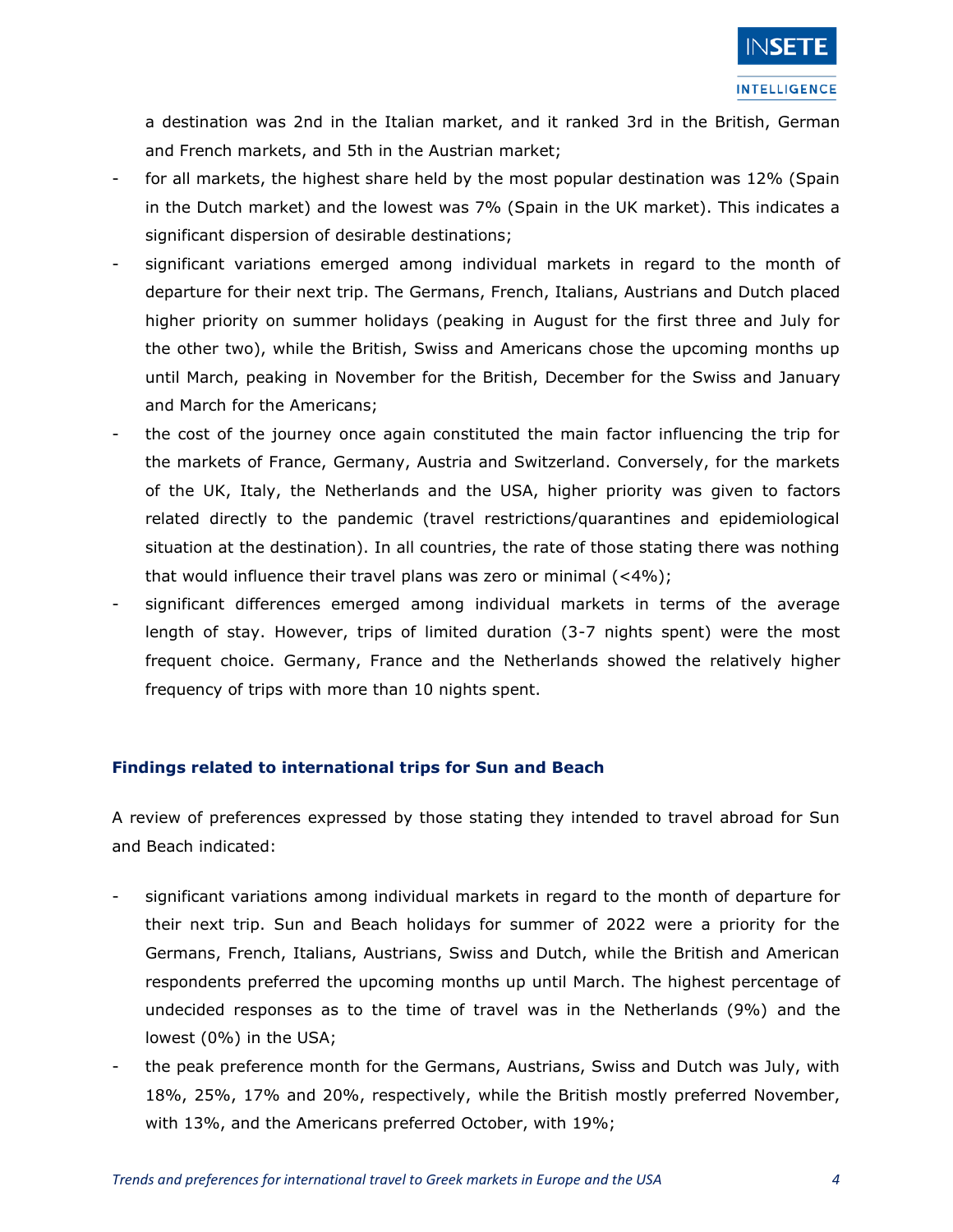

- though there were significant differences among individual markets in relation to average length of stay, trips of 3-7 nights spent were the most common preference in all markets. On the other hand, Germany, France and the Netherlands indicated a preference with significantly high frequency (31%, 32%, 30%, respectively) for trips with more than 10 nights spent. They were followed by Switzerland, Austria and Italy, with 22%, 21% and 14%. As seen above, all six of these countries prefer summer holidays. The segment of British travellers who would take a holiday of at least 10 days is 13% and just 3% of Americans; both these markets would opt to go on holiday in the upcoming months up until March;
- the predominant choice of accommodation was 4- or 5-star hotels for Germany, France, Italy, Austria, Switzerland and the Netherlands, while for the UK and the USA the first choice was 3-star hotels and 1- or 2-star guest houses/hotels, respectively. The results for the UK and the USA, in contrast to other data indicating that travellers from these two countries coming to Greece prefer 4- and 5-star hotels, imply that Greece attracts the upmarket clientele from these countries. A strong preference in all markets was short-term rentals, ranging from 17% for the Netherlands to 36% for the USA, while between 13% (Italy) and 20% (USA) said they also preferred to stay with friends and relatives;
- Sun and Beach holidays are not monothematic; on the contrary, travellers seek a variety of activities, with a high frequency that in some cases exceeds 50%, that range from visits to the city and cultural activities to excursions and concerts or theatre performances. The interest in more diverse activities seems to be particularly great in Germany, France, Italy, Austria and the Netherlands, and is less evident in Switzerland, the UK and USA. This means that a successful Sun and Beach destination must satisfy a broad range of desires and not limit itself to just the beach and the sea.

#### **Findings related to international trips for City Breaks**

A review of preferences expressed by those stating they intended to travel abroad for a City Break indicated:

significant differences among individual markets with regard to the month of departure, with the majority of British, French and American respondents saying they intended to travel within the next six months, up to February, while the majority of Germans, Italians, Austrians, Swiss and Dutch preferred March or later. The highest percentage of undecided responses as to the time of travel was in the Netherlands (16%) and the lowest (0%) in the USA;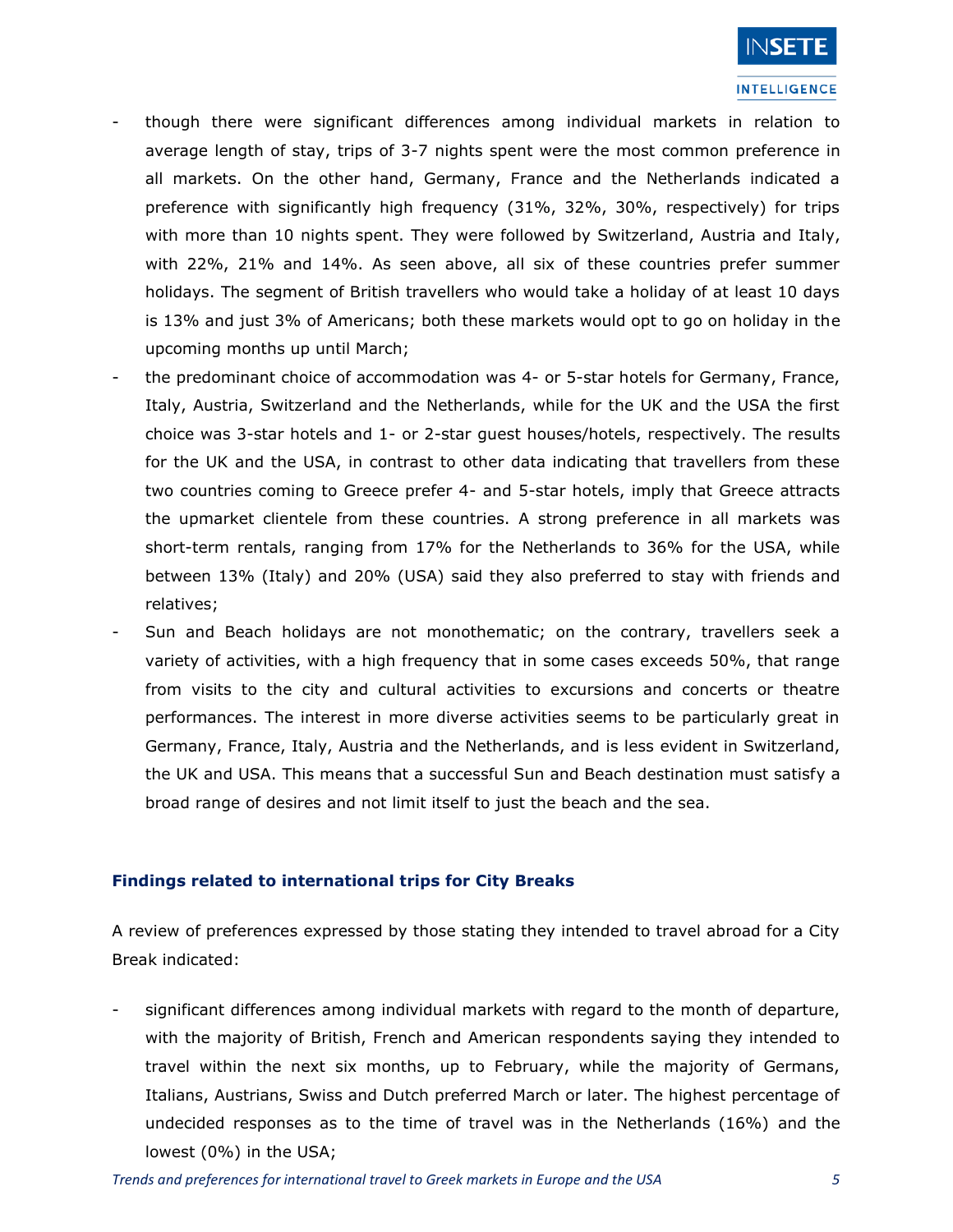

- notable differences were also apparent among individual markets in regard to the average length of stay, with trips of 3-7 nights spent being the most frequent choice. France and Italy presented a relatively higher frequency in trips with more than 10 nights spent, with 13% each. In no other market does this rate exceed 7%;
- with regard to the preferred City Break accommodation,
	- $\circ$  the predominant choice of accommodation for a holiday was 4- or 5-star hotels for the United Kingdom, Austria and the Netherlands, while
	- o for Germany and Switzerland, 3-star hotels were just as popular;
	- $\circ$  conversely, 3-star hotels were the most popular for France and Italy. For the USA, the top choice was the guest house and 1- or 2-star hotels. It should be taken into account that most trips from the USA are very short (53% are up to 4
	- nights spent) and –most likely– to nearby countries where expenses would be far lower than for a transatlantic holiday trip to Greece or to some other European destination where they generally stay in more expensive accommodation;
	- $\circ$  short-term rentals were very strong in all markets interesting to 1-in-4 in the Netherlands and up to 2-in-5 in the USA;
	- $\circ$  the rate of those with no preference is negligible up to 3% maximum;
- travellers frequently sought a large variety of activities in the city (e.g. walking, dining, shopping) or outside the city (e.g. excursions, athletic activities). In some cases, the desire exceeded 50% while, for all markets and activities, the rate of those who wished to participate in some kind of activity exceeded 10%. In other words, a successful City Break destination should satisfy a broad range of desires;
- the markets of Germany, France, Austria and the Netherlands presented a similar overall picture of their preferences for recreational products on a City Break trip, with particularly strong interest in city walks, sightseeing, shopping and eating out. A smaller –but not small– interest in a variety of activities was also expressed by the markets of the UK, Switzerland and the USA.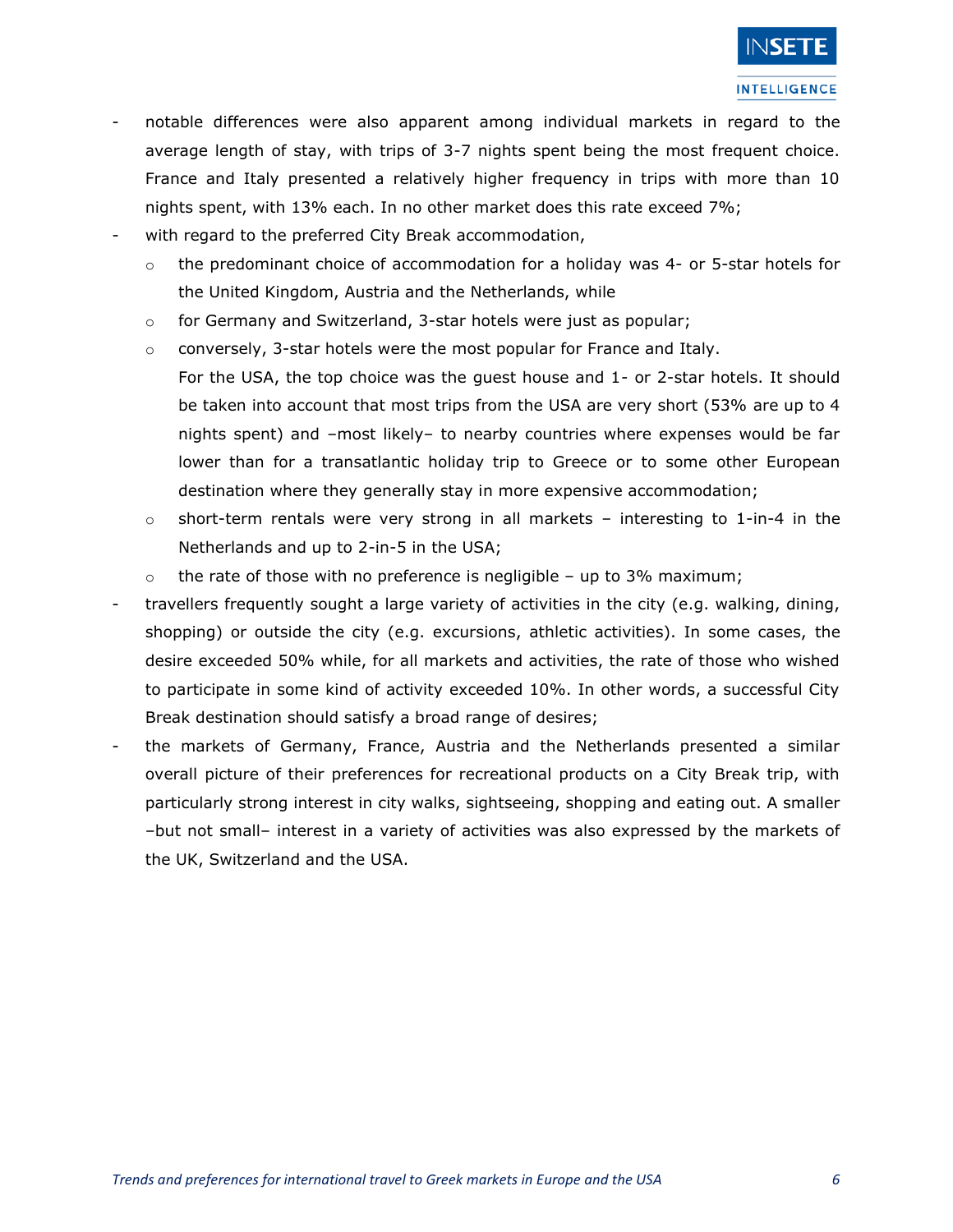## 4. Appendix

| <b>Countries</b>   | Receipts (mil. $\epsilon$ ) |     |       |     |        | Arrivals (thousand) Overnights (thousand) |
|--------------------|-----------------------------|-----|-------|-----|--------|-------------------------------------------|
| Germany            | 2.959                       | 17% | 4.026 | 13% | 37.313 | 16%                                       |
| UK                 | 2.564                       | 15% | 3.499 | 11% | 30.349 | 13%                                       |
| France             | 1.090                       | 6%  | 1.542 | 5%  | 12.946 | 6%                                        |
| Italy              | 1.009                       | 6%  | 1.553 | 5%  | 12.609 | 5%                                        |
| Austria            | 462                         | 3%  | 583   | 2%  | 5.132  | 2%                                        |
| Switzerland        | 462                         | 3%  | 540   | 2%  | 4.851  | 2%                                        |
| <b>Netherlands</b> | 534                         | 3%  | 818   | 3%  | 7.573  | 3%                                        |
| <b>USA</b>         | 1.188                       | 7%  | 1.178 | 4%  | 12.457 | 5%                                        |

Source: Bank of Greece - Processing: INSETE Intelligence

| <b>Travel Abroad</b> | Germanv | UK  | France                      | Italv | Austria | Switzerland Netherlands |     | <b>USA</b> |
|----------------------|---------|-----|-----------------------------|-------|---------|-------------------------|-----|------------|
| None                 | 21%     | 24% | 22%                         | 20%   | 14%     | 14%                     | 19% | 19%        |
| At least 1           | 79%     | 76% | 78%                         | 80%   | 86%     | 86%                     | 81% | 81%        |
|                      |         |     | Source: INSETE Intelligence |       |         |                         |     |            |

|                                                                      | Germany | <b>UK</b> | <b>France</b> | Italy. | Austria | Switzerland | <b>Netherlands</b> | <b>USA</b> |  |  |
|----------------------------------------------------------------------|---------|-----------|---------------|--------|---------|-------------|--------------------|------------|--|--|
| Sun and Beach trip                                                   | 41%     | 28%       | 36%           | 27%    | 45%     | 31%         | 40%                | 19%        |  |  |
| <b>City Break</b>                                                    | 26%     | 22%       | 15%           | 39%    | 32%     | 27%         | 28%                | 21%        |  |  |
| Touring                                                              | 13%     | 16%       | 21%           | 13%    | 13%     | 21%         | 18%                | 21%        |  |  |
| Cruise                                                               | 10%     | 16%       | 8%            | 11%    | 8%      | 14%         | 8%                 | 18%        |  |  |
| <b>Wellness Holiday</b>                                              | 14%     | 18%       | 22%           | 13%    | 16%     | 18%         | 15%                | 19%        |  |  |
| Nature oriented holiday                                              | 15%     | 18%       | 14%           | 14%    | 15%     | 23%         | 16%                | 21%        |  |  |
| Other                                                                | 2%      | $1\%$     | $1\%$         | $1\%$  | $1\%$   | $1\%$       | $1\%$              | 0%         |  |  |
| N/A; I am not likely to engage in<br>any type of trip in the next 12 |         |           |               |        |         |             |                    |            |  |  |
| months                                                               | 4%      | 3%        | 4%            | 2%     | 0%      | $1\%$       | $1\%$              | $1\%$      |  |  |
| Source: INSETE Intelligence                                          |         |           |               |        |         |             |                    |            |  |  |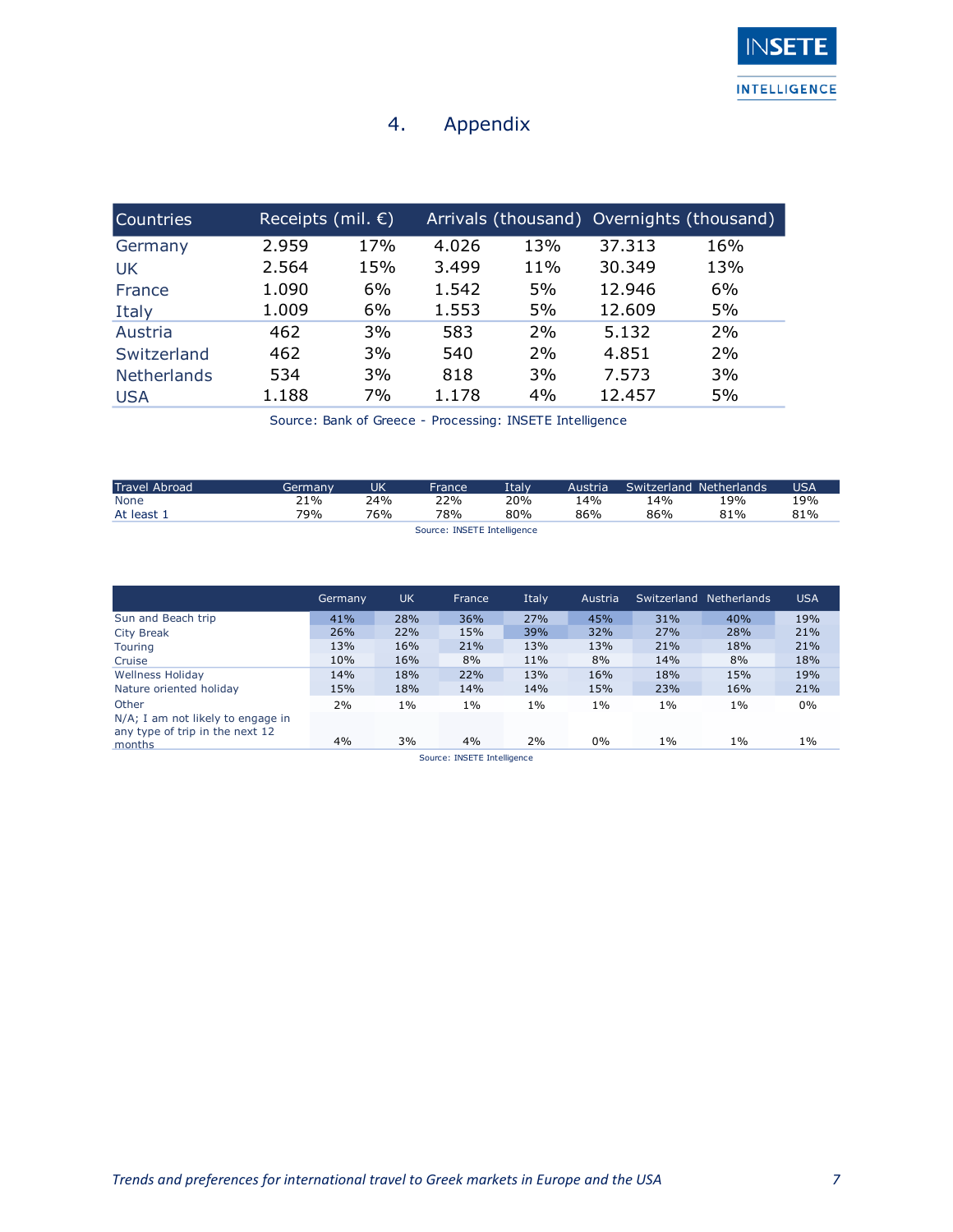

| 7%<br>9%<br>12%<br>9%<br>12%<br>12%<br>10%<br>8%<br>8%<br>5%<br>10%<br>10%<br>6%<br>Italy<br>11%<br>11%<br>8%<br>8%<br>9%<br>8%<br>6%<br>6%<br>4%<br>6%<br>Greece<br>9%<br>7%<br>6%<br>9%<br>6%<br>7%<br>9%<br>France<br>5%<br>5%<br>7%<br>11%<br>10%<br>7%<br>7%<br>Germany<br>4%<br>6%<br>9%<br>3%<br>7%<br>5%<br>8%<br>UK<br>4%<br>5%<br>8%<br>5%<br>3%<br>6%<br>5%<br>Portugal<br>6%<br>4%<br>4%<br>11%<br>3%<br>Croatia<br>4%<br>3%<br><b>USA</b><br>4%<br>5%<br>6%<br>6%<br>3%<br>6%<br>4%<br><b>Netherlands</b><br>7%<br>5%<br>3%<br>4%<br>3%<br>4%<br>6%<br>7%<br>5%<br>3%<br>3%<br><b>Turkey</b><br>6%<br>5%<br>6%<br>5%<br>2%<br>4%<br>7%<br>Austria<br>3%<br>2%<br>4%<br>Switzerland<br>4%<br>4%<br>4%<br>5%<br>Irland<br>3%<br>4%<br>$1\%$<br>4%<br>4%<br>4%<br><b>Tailand</b><br>4%<br>3%<br>3%<br>7%<br><b>Belgium</b><br>2%<br>4%<br>4%<br>$1\%$<br>3%<br>4%<br>4%<br>2%<br>2%<br>2%<br>Hungary<br>4%<br>3%<br>6%<br>Canada<br>$1\%$<br>4%<br>2%<br>2%<br>4%<br>2%<br><b>Denmark</b><br>$1\%$<br>4%<br>2%<br>3%<br>2%<br>$1\%$<br>0%<br>Other<br>$1\%$<br>1%<br>5%<br>India<br>5%<br>3%<br>4%<br>2%<br>Egypt<br>3%<br>$1\%$<br>Czech republic<br>3%<br>2%<br>7%<br><b>Puerto Rico</b><br>4%<br>5%<br>Morocco<br>4%<br>3%<br>Sweden<br>2%<br>$1\%$<br>4%<br>China<br>4%<br>2%<br><b>UAE</b><br>5%<br>Jamaica<br>3%<br>2%<br>Slovenia<br>Dominican<br>4%<br>Republic<br>4%<br><b>Bahamas</b><br>2%<br>2%<br>2%<br>Norway<br>5%<br>Cyprus<br>3%<br>$1\%$<br>Poland<br>4%<br>Costa Rica<br>3%<br>Japan<br>3%<br>Mexico<br>3%<br>San Marino |             | Germany | <b>UK</b> | France | Italy | Austria | Switzerland | Netherlands | <b>USA</b> |
|-------------------------------------------------------------------------------------------------------------------------------------------------------------------------------------------------------------------------------------------------------------------------------------------------------------------------------------------------------------------------------------------------------------------------------------------------------------------------------------------------------------------------------------------------------------------------------------------------------------------------------------------------------------------------------------------------------------------------------------------------------------------------------------------------------------------------------------------------------------------------------------------------------------------------------------------------------------------------------------------------------------------------------------------------------------------------------------------------------------------------------------------------------------------------------------------------------------------------------------------------------------------------------------------------------------------------------------------------------------------------------------------------------------------------------------------------------------------------------------------------------------------------------------------------------|-------------|---------|-----------|--------|-------|---------|-------------|-------------|------------|
|                                                                                                                                                                                                                                                                                                                                                                                                                                                                                                                                                                                                                                                                                                                                                                                                                                                                                                                                                                                                                                                                                                                                                                                                                                                                                                                                                                                                                                                                                                                                                       | Spain       |         |           |        |       |         |             |             |            |
|                                                                                                                                                                                                                                                                                                                                                                                                                                                                                                                                                                                                                                                                                                                                                                                                                                                                                                                                                                                                                                                                                                                                                                                                                                                                                                                                                                                                                                                                                                                                                       |             |         |           |        |       |         |             |             |            |
|                                                                                                                                                                                                                                                                                                                                                                                                                                                                                                                                                                                                                                                                                                                                                                                                                                                                                                                                                                                                                                                                                                                                                                                                                                                                                                                                                                                                                                                                                                                                                       |             |         |           |        |       |         |             |             |            |
|                                                                                                                                                                                                                                                                                                                                                                                                                                                                                                                                                                                                                                                                                                                                                                                                                                                                                                                                                                                                                                                                                                                                                                                                                                                                                                                                                                                                                                                                                                                                                       |             |         |           |        |       |         |             |             |            |
|                                                                                                                                                                                                                                                                                                                                                                                                                                                                                                                                                                                                                                                                                                                                                                                                                                                                                                                                                                                                                                                                                                                                                                                                                                                                                                                                                                                                                                                                                                                                                       |             |         |           |        |       |         |             |             |            |
|                                                                                                                                                                                                                                                                                                                                                                                                                                                                                                                                                                                                                                                                                                                                                                                                                                                                                                                                                                                                                                                                                                                                                                                                                                                                                                                                                                                                                                                                                                                                                       |             |         |           |        |       |         |             |             |            |
|                                                                                                                                                                                                                                                                                                                                                                                                                                                                                                                                                                                                                                                                                                                                                                                                                                                                                                                                                                                                                                                                                                                                                                                                                                                                                                                                                                                                                                                                                                                                                       |             |         |           |        |       |         |             |             |            |
|                                                                                                                                                                                                                                                                                                                                                                                                                                                                                                                                                                                                                                                                                                                                                                                                                                                                                                                                                                                                                                                                                                                                                                                                                                                                                                                                                                                                                                                                                                                                                       |             |         |           |        |       |         |             |             |            |
|                                                                                                                                                                                                                                                                                                                                                                                                                                                                                                                                                                                                                                                                                                                                                                                                                                                                                                                                                                                                                                                                                                                                                                                                                                                                                                                                                                                                                                                                                                                                                       |             |         |           |        |       |         |             |             |            |
|                                                                                                                                                                                                                                                                                                                                                                                                                                                                                                                                                                                                                                                                                                                                                                                                                                                                                                                                                                                                                                                                                                                                                                                                                                                                                                                                                                                                                                                                                                                                                       |             |         |           |        |       |         |             |             |            |
|                                                                                                                                                                                                                                                                                                                                                                                                                                                                                                                                                                                                                                                                                                                                                                                                                                                                                                                                                                                                                                                                                                                                                                                                                                                                                                                                                                                                                                                                                                                                                       |             |         |           |        |       |         |             |             |            |
|                                                                                                                                                                                                                                                                                                                                                                                                                                                                                                                                                                                                                                                                                                                                                                                                                                                                                                                                                                                                                                                                                                                                                                                                                                                                                                                                                                                                                                                                                                                                                       |             |         |           |        |       |         |             |             |            |
|                                                                                                                                                                                                                                                                                                                                                                                                                                                                                                                                                                                                                                                                                                                                                                                                                                                                                                                                                                                                                                                                                                                                                                                                                                                                                                                                                                                                                                                                                                                                                       |             |         |           |        |       |         |             |             |            |
|                                                                                                                                                                                                                                                                                                                                                                                                                                                                                                                                                                                                                                                                                                                                                                                                                                                                                                                                                                                                                                                                                                                                                                                                                                                                                                                                                                                                                                                                                                                                                       |             |         |           |        |       |         |             |             |            |
|                                                                                                                                                                                                                                                                                                                                                                                                                                                                                                                                                                                                                                                                                                                                                                                                                                                                                                                                                                                                                                                                                                                                                                                                                                                                                                                                                                                                                                                                                                                                                       |             |         |           |        |       |         |             |             |            |
|                                                                                                                                                                                                                                                                                                                                                                                                                                                                                                                                                                                                                                                                                                                                                                                                                                                                                                                                                                                                                                                                                                                                                                                                                                                                                                                                                                                                                                                                                                                                                       |             |         |           |        |       |         |             |             |            |
|                                                                                                                                                                                                                                                                                                                                                                                                                                                                                                                                                                                                                                                                                                                                                                                                                                                                                                                                                                                                                                                                                                                                                                                                                                                                                                                                                                                                                                                                                                                                                       |             |         |           |        |       |         |             |             |            |
|                                                                                                                                                                                                                                                                                                                                                                                                                                                                                                                                                                                                                                                                                                                                                                                                                                                                                                                                                                                                                                                                                                                                                                                                                                                                                                                                                                                                                                                                                                                                                       |             |         |           |        |       |         |             |             |            |
|                                                                                                                                                                                                                                                                                                                                                                                                                                                                                                                                                                                                                                                                                                                                                                                                                                                                                                                                                                                                                                                                                                                                                                                                                                                                                                                                                                                                                                                                                                                                                       |             |         |           |        |       |         |             |             |            |
|                                                                                                                                                                                                                                                                                                                                                                                                                                                                                                                                                                                                                                                                                                                                                                                                                                                                                                                                                                                                                                                                                                                                                                                                                                                                                                                                                                                                                                                                                                                                                       |             |         |           |        |       |         |             |             |            |
|                                                                                                                                                                                                                                                                                                                                                                                                                                                                                                                                                                                                                                                                                                                                                                                                                                                                                                                                                                                                                                                                                                                                                                                                                                                                                                                                                                                                                                                                                                                                                       |             |         |           |        |       |         |             |             |            |
|                                                                                                                                                                                                                                                                                                                                                                                                                                                                                                                                                                                                                                                                                                                                                                                                                                                                                                                                                                                                                                                                                                                                                                                                                                                                                                                                                                                                                                                                                                                                                       |             |         |           |        |       |         |             |             |            |
|                                                                                                                                                                                                                                                                                                                                                                                                                                                                                                                                                                                                                                                                                                                                                                                                                                                                                                                                                                                                                                                                                                                                                                                                                                                                                                                                                                                                                                                                                                                                                       |             |         |           |        |       |         |             |             |            |
|                                                                                                                                                                                                                                                                                                                                                                                                                                                                                                                                                                                                                                                                                                                                                                                                                                                                                                                                                                                                                                                                                                                                                                                                                                                                                                                                                                                                                                                                                                                                                       |             |         |           |        |       |         |             |             |            |
|                                                                                                                                                                                                                                                                                                                                                                                                                                                                                                                                                                                                                                                                                                                                                                                                                                                                                                                                                                                                                                                                                                                                                                                                                                                                                                                                                                                                                                                                                                                                                       |             |         |           |        |       |         |             |             |            |
|                                                                                                                                                                                                                                                                                                                                                                                                                                                                                                                                                                                                                                                                                                                                                                                                                                                                                                                                                                                                                                                                                                                                                                                                                                                                                                                                                                                                                                                                                                                                                       |             |         |           |        |       |         |             |             |            |
|                                                                                                                                                                                                                                                                                                                                                                                                                                                                                                                                                                                                                                                                                                                                                                                                                                                                                                                                                                                                                                                                                                                                                                                                                                                                                                                                                                                                                                                                                                                                                       |             |         |           |        |       |         |             |             |            |
|                                                                                                                                                                                                                                                                                                                                                                                                                                                                                                                                                                                                                                                                                                                                                                                                                                                                                                                                                                                                                                                                                                                                                                                                                                                                                                                                                                                                                                                                                                                                                       |             |         |           |        |       |         |             |             |            |
|                                                                                                                                                                                                                                                                                                                                                                                                                                                                                                                                                                                                                                                                                                                                                                                                                                                                                                                                                                                                                                                                                                                                                                                                                                                                                                                                                                                                                                                                                                                                                       |             |         |           |        |       |         |             |             |            |
|                                                                                                                                                                                                                                                                                                                                                                                                                                                                                                                                                                                                                                                                                                                                                                                                                                                                                                                                                                                                                                                                                                                                                                                                                                                                                                                                                                                                                                                                                                                                                       |             |         |           |        |       |         |             |             |            |
|                                                                                                                                                                                                                                                                                                                                                                                                                                                                                                                                                                                                                                                                                                                                                                                                                                                                                                                                                                                                                                                                                                                                                                                                                                                                                                                                                                                                                                                                                                                                                       |             |         |           |        |       |         |             |             |            |
|                                                                                                                                                                                                                                                                                                                                                                                                                                                                                                                                                                                                                                                                                                                                                                                                                                                                                                                                                                                                                                                                                                                                                                                                                                                                                                                                                                                                                                                                                                                                                       |             |         |           |        |       |         |             |             |            |
|                                                                                                                                                                                                                                                                                                                                                                                                                                                                                                                                                                                                                                                                                                                                                                                                                                                                                                                                                                                                                                                                                                                                                                                                                                                                                                                                                                                                                                                                                                                                                       |             |         |           |        |       |         |             |             |            |
|                                                                                                                                                                                                                                                                                                                                                                                                                                                                                                                                                                                                                                                                                                                                                                                                                                                                                                                                                                                                                                                                                                                                                                                                                                                                                                                                                                                                                                                                                                                                                       |             |         |           |        |       |         |             |             |            |
|                                                                                                                                                                                                                                                                                                                                                                                                                                                                                                                                                                                                                                                                                                                                                                                                                                                                                                                                                                                                                                                                                                                                                                                                                                                                                                                                                                                                                                                                                                                                                       |             |         |           |        |       |         |             |             |            |
|                                                                                                                                                                                                                                                                                                                                                                                                                                                                                                                                                                                                                                                                                                                                                                                                                                                                                                                                                                                                                                                                                                                                                                                                                                                                                                                                                                                                                                                                                                                                                       |             |         |           |        |       |         |             |             |            |
|                                                                                                                                                                                                                                                                                                                                                                                                                                                                                                                                                                                                                                                                                                                                                                                                                                                                                                                                                                                                                                                                                                                                                                                                                                                                                                                                                                                                                                                                                                                                                       |             |         |           |        |       |         |             |             |            |
|                                                                                                                                                                                                                                                                                                                                                                                                                                                                                                                                                                                                                                                                                                                                                                                                                                                                                                                                                                                                                                                                                                                                                                                                                                                                                                                                                                                                                                                                                                                                                       |             |         |           |        |       |         |             |             |            |
|                                                                                                                                                                                                                                                                                                                                                                                                                                                                                                                                                                                                                                                                                                                                                                                                                                                                                                                                                                                                                                                                                                                                                                                                                                                                                                                                                                                                                                                                                                                                                       |             |         |           |        |       |         |             |             |            |
| 3%<br>Malta                                                                                                                                                                                                                                                                                                                                                                                                                                                                                                                                                                                                                                                                                                                                                                                                                                                                                                                                                                                                                                                                                                                                                                                                                                                                                                                                                                                                                                                                                                                                           |             |         |           |        |       |         |             |             |            |
| 0%<br>$1\%$<br>0%<br>1%<br>0%<br>$1\%$                                                                                                                                                                                                                                                                                                                                                                                                                                                                                                                                                                                                                                                                                                                                                                                                                                                                                                                                                                                                                                                                                                                                                                                                                                                                                                                                                                                                                                                                                                                | N/A         |         |           |        |       |         |             |             |            |
| Albania<br>2%                                                                                                                                                                                                                                                                                                                                                                                                                                                                                                                                                                                                                                                                                                                                                                                                                                                                                                                                                                                                                                                                                                                                                                                                                                                                                                                                                                                                                                                                                                                                         |             |         |           |        |       |         |             |             |            |
| 2%<br><b>Tunisia</b>                                                                                                                                                                                                                                                                                                                                                                                                                                                                                                                                                                                                                                                                                                                                                                                                                                                                                                                                                                                                                                                                                                                                                                                                                                                                                                                                                                                                                                                                                                                                  |             |         |           |        |       |         |             |             |            |
| 2%                                                                                                                                                                                                                                                                                                                                                                                                                                                                                                                                                                                                                                                                                                                                                                                                                                                                                                                                                                                                                                                                                                                                                                                                                                                                                                                                                                                                                                                                                                                                                    | Philippines |         |           |        |       |         |             |             |            |
| $1\%$<br>Andorra                                                                                                                                                                                                                                                                                                                                                                                                                                                                                                                                                                                                                                                                                                                                                                                                                                                                                                                                                                                                                                                                                                                                                                                                                                                                                                                                                                                                                                                                                                                                      |             |         |           |        |       |         |             |             |            |
| $1\%$<br>Slovakia                                                                                                                                                                                                                                                                                                                                                                                                                                                                                                                                                                                                                                                                                                                                                                                                                                                                                                                                                                                                                                                                                                                                                                                                                                                                                                                                                                                                                                                                                                                                     |             |         |           |        |       |         |             |             |            |
| Source: INSETE Intelligence                                                                                                                                                                                                                                                                                                                                                                                                                                                                                                                                                                                                                                                                                                                                                                                                                                                                                                                                                                                                                                                                                                                                                                                                                                                                                                                                                                                                                                                                                                                           |             |         |           |        |       |         |             |             |            |

|                             |           | Germany | <b>UK</b> | France | Italy | Austria | Switzerland | <b>Netherlands</b> | <b>USA</b> |
|-----------------------------|-----------|---------|-----------|--------|-------|---------|-------------|--------------------|------------|
|                             | September | 2%      | 3%        | 2%     | $1\%$ | 2%      | 1%          | 2%                 | 4%         |
| 2021                        | October   | 8%      | 10%       | 5%     | 5%    | 7%      | 5%          | 9%                 | 10%        |
|                             | November  | 6%      | 12%       | 6%     | 6%    | 8%      | 8%          | 10%                | 9%         |
|                             | December  | 9%      | 11%       | 8%     | 9%    | 7%      | 12%         | 11%                | 10%        |
|                             | January   | 7%      | 9%        | 5%     | 8%    | 6%      | 10%         | 5%                 | 11%        |
| 2022                        | February  | 7%      | 10%       | 7%     | 7%    | 6%      | 11%         | 5%                 | 9%         |
|                             | March     | 8%      | 9%        | 6%     | 8%    | 8%      | 11%         | 5%                 | 11%        |
|                             | April     | 8%      | 7%        | 9%     | 7%    | 7%      | 9%          | 7%                 | 9%         |
|                             | May       | 7%      | 7%        | 8%     | 7%    | 7%      | 9%          | 7%                 | 9%         |
| 2022                        | June      | 9%      | 7%        | 9%     | 9%    | 9%      | 6%          | 7%                 | 7%         |
|                             | July      | 11%     | 6%        | 12%    | 11%   | 14%     | 8%          | 13%                | 5%         |
|                             | August    | 11%     | 5%        | 15%    | 14%   | 12%     | 5%          | 8%                 | 3%         |
|                             | N/A       | 8%      | 4%        | 7%     | 7%    | 5%      | 4%          | 11%                | 0%         |
| Source: INSETE Intelligence |           |         |           |        |       |         |             |                    |            |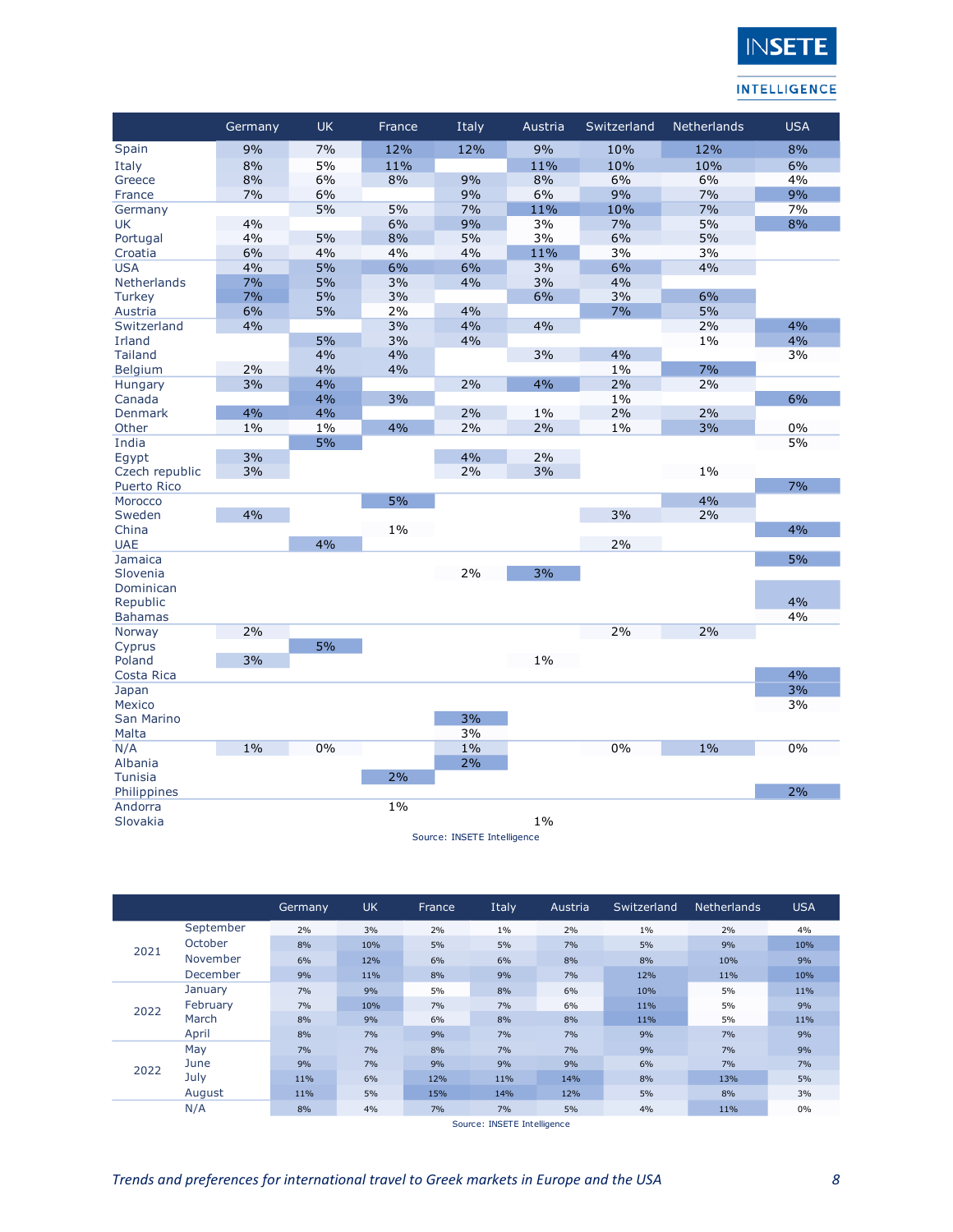

|                                                             | Germany | UK  | France | Italy | Austria | Switzerland | <b>Netherlands</b> | <b>USA</b> |
|-------------------------------------------------------------|---------|-----|--------|-------|---------|-------------|--------------------|------------|
| Cost of trip                                                | 45%     | 33% | 49%    | 41%   | 45%     | 40%         | 35%                | 28%        |
| Travel restrictions / quarantine                            | 40%     | 34% | 41%    | 43%   | 44%     | 38%         | 38%                | 31%        |
| Epidemic situation in destination                           | 35%     | 34% | 40%    | 49%   | 37%     | 37%         | 29%                | 31%        |
| Safety                                                      | 33%     | 26% | 25%    | 30%   | 28%     | 34%         | 25%                | 30%        |
| Being vaccinated                                            | 26%     | 30% | 20%    | 23%   | 27%     | 32%         | 27%                | 31%        |
| Availability of direct flights                              | 21%     | 28% | 22%    | 22%   | 24%     | 29%         | 19%                | 32%        |
| Cancelation policy                                          | 20%     | 26% | 22%    | 24%   | 22%     | 22%         | 22%                | 31%        |
| Compulsory Covid test(s) cost                               | 17%     | 30% | 17%    | 16%   | 17%     | 24%         | 20%                | 29%        |
| N/A; nothing would influence my travel<br>plans / decisions | 0%      | 2%  | 4%     | 2%    | 2%      | 0%          | 2%                 | 0%         |

|     | Germany | <b>UK</b> | France | Italy | Austria | Switzerland | <b>Netherlands</b> | <b>USA</b> |
|-----|---------|-----------|--------|-------|---------|-------------|--------------------|------------|
|     | 2%      | $1\%$     | $1\%$  | $1\%$ | 2%      | $1\%$       | $1\%$              | 5%         |
| ∍   | 4%      | 4%        | 3%     | 3%    | 4%      | 5%          | 5%                 | 11%        |
| 3   | 7%      | 10%       | 5%     | 8%    | 12%     | 11%         | 11%                | 15%        |
| 4   | 9%      | 13%       | 7%     | 10%   | 12%     | 15%         | 11%                | 17%        |
|     | 11%     | 15%       | 8%     | 13%   | 13%     | 16%         | 11%                | 13%        |
| 6   | 8%      | 17%       | 9%     | 12%   | 11%     | 13%         | 7%                 | 13%        |
|     | 16%     | 17%       | 19%    | 18%   | 18%     | 12%         | 13%                | 10%        |
| 8   | 9%      | 7%        | 7%     | 8%    | 5%      | 6%          | 9%                 | 7%         |
| 9   | 6%      | 4%        | 3%     | 6%    | 3%      | 5%          | 5%                 | 4%         |
| 10  | 10%     | 4%        | 10%    | 8%    | 7%      | 5%          | 7%                 | 2%         |
| >10 | 17%     | 6%        | 25%    | 11%   | 12%     | 10%         | 18%                | 2%         |

Source: INSETE Intelligence

## **Sun and Beach**

|      |           | Germany | <b>UK</b> | France | Italy | Austria | Switzerland | <b>Netherlands</b> | <b>USA</b> |
|------|-----------|---------|-----------|--------|-------|---------|-------------|--------------------|------------|
|      | September | 2%      | 2%        | 3%     | $1\%$ | $1\%$   | 3%          | $1\%$              | 8%         |
| 2021 | October   | 7%      | 13%       | 4%     | 3%    | 6%      | 6%          | 10%                | 19%        |
|      | November  | 3%      | 13%       | 6%     | 6%    | 4%      | 6%          | 8%                 | 15%        |
|      | December  | 7%      | 8%        | 6%     | 5%    | 3%      | 14%         | 9%                 | 9%         |
|      | January   | 5%      | 6%        | 3%     | 7%    | 3%      | 9%          | 4%                 | 10%        |
| 2022 | February  | 3%      | 10%       | 6%     | 6%    | 3%      | 7%          | 3%                 | 8%         |
|      | March     | 6%      | 10%       | 6%     | 5%    | 4%      | 6%          | 2%                 | 14%        |
|      | April     | 5%      | 6%        | 8%     | 3%    | 3%      | 5%          | 7%                 | 4%         |
|      | May       | 7%      | 8%        | 8%     | 6%    | 7%      | 8%          | 7%                 | 3%         |
| 2022 | June      | 14%     | 7%        | 9%     | 14%   | 14%     | 6%          | 10%                | 4%         |
|      | July      | 18%     | 5%        | 14%    | 15%   | 25%     | 17%         | 20%                | 3%         |
|      | August    | 17%     | 8%        | 22%    | 24%   | 21%     | 9%          | 10%                | 3%         |
|      | N/A       | 7%      | 4%        | 6%     | 5%    | 5%      | 5%          | 9%                 | 0%         |

Source: INSETE Intelligence

|     | Germany | <b>UK</b> | France | Italy | Austria | Switzerland | <b>Netherlands</b> | <b>USA</b> |
|-----|---------|-----------|--------|-------|---------|-------------|--------------------|------------|
|     | $1\%$   | 2%        | $0\%$  | 0%    | $1\%$   | $1\%$       | $0\%$              | 8%         |
|     | $1\%$   | 5%        | $1\%$  | 0%    | 2%      | 3%          | 2%                 | 19%        |
|     | 3%      | 9%        | 2%     | 4%    | 3%      | 5%          | 4%                 | 15%        |
| 4   | 7%      | 9%        | 4%     | 7%    | 5%      | 7%          | 5%                 | 16%        |
| 5   | 6%      | 11%       | 6%     | 7%    | 11%     | 17%         | 6%                 | 14%        |
| 6   | 6%      | 15%       | 8%     | 17%   | 11%     | 11%         | 5%                 | 11%        |
|     | 15%     | 24%       | 22%    | 26%   | 24%     | 15%         | 17%                | 7%         |
| 8   | 7%      | 3%        | 8%     | 6%    | 5%      | 5%          | 11%                | 5%         |
| 9   | 5%      | 3%        | 3%     | 6%    | 3%      | 5%          | 6%                 | 2%         |
| 10  | 15%     | 5%        | 11%    | 9%    | 12%     | 8%          | 12%                | $1\%$      |
| >10 | 31%     | 13%       | 32%    | 14%   | 21%     | 22%         | 30%                | 3%         |

Source: INSETE Intelligence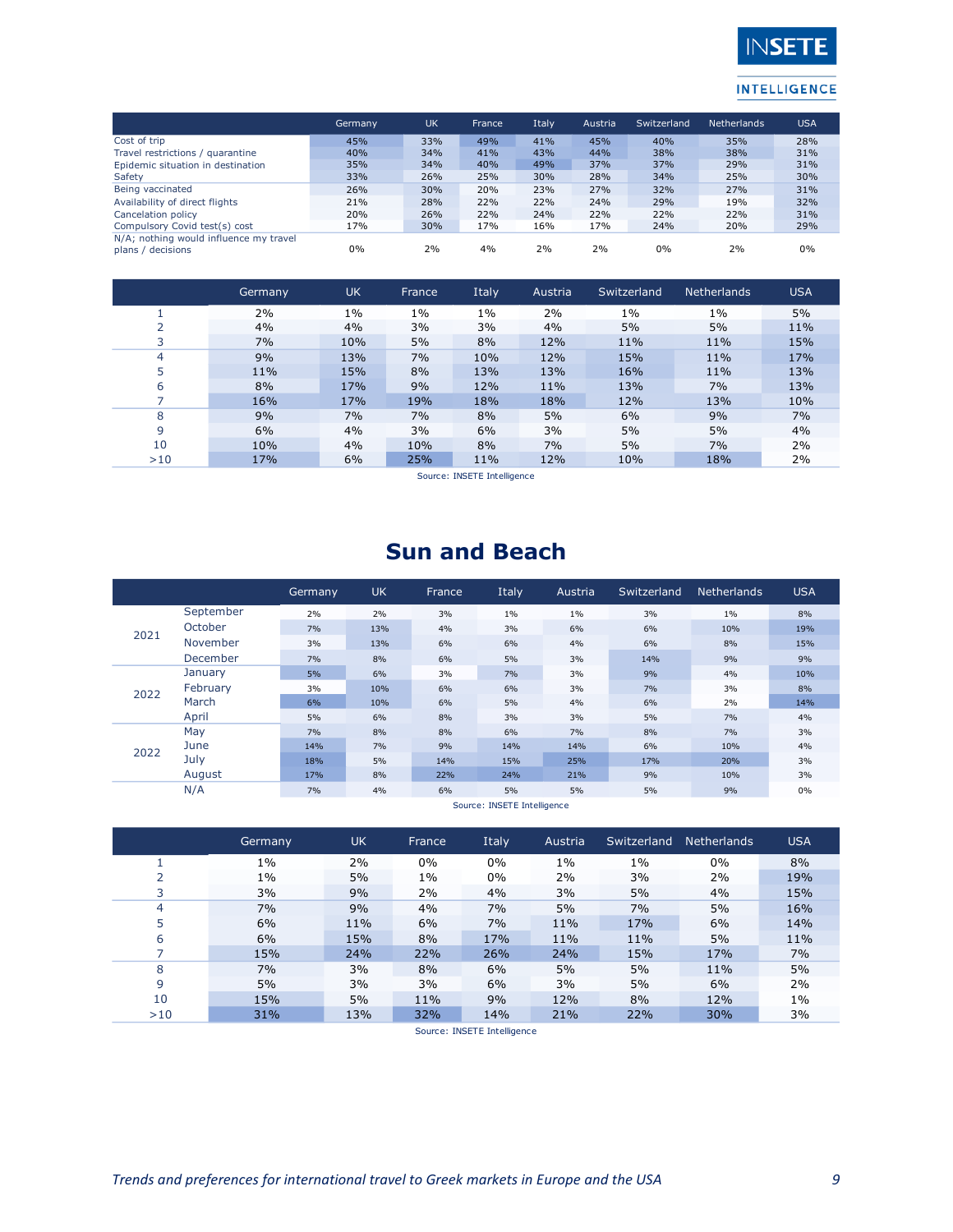

|                                | Germany | <b>UK</b> | France | Italy                       | Austria | Switzerland | <b>Netherlands</b> | <b>USA</b> |
|--------------------------------|---------|-----------|--------|-----------------------------|---------|-------------|--------------------|------------|
| Hotel $4*$ or $5*$             | 59%     | 40%       | 54%    | 50%                         | 61%     | 50%         | 66%                | 23%        |
| Hotel $3*$                     | 28%     | 46%       | 33%    | 36%                         | 24%     | 39%         | 30%                | 38%        |
| Hostel or Hotel $2^*$ or $1^*$ | 13%     | 29%       | 8%     | 14%                         | 11%     | 17%         | 6%                 | 45%        |
| <b>Short Term Rental</b>       | 20%     | 27%       | 27%    | 29%                         | 22%     | 33%         | 17%                | 36%        |
| Friends or relatives - free    | 15%     | 15%       | 17%    | 13%                         | 14%     | 18%         | 14%                | 20%        |
| Other                          | 3%      | 4%        | 5%     | 1%                          | 4%      | 3%          | 4%                 | 1%         |
| $N/A$ – no preference          | 2%      | 2%        | 2%     | 2%                          | 2%      | $0\%$       | 2%                 | 1%         |
|                                |         |           |        | Course: INCETE Istolligance |         |             |                    |            |

Source: INSETE Intelligence

|                                     | Germany | <b>UK</b> | France | Italy | Austria |     | Switzerland Netherlands | <b>USA</b> |
|-------------------------------------|---------|-----------|--------|-------|---------|-----|-------------------------|------------|
| Walking around the city             | 45%     | 34%       | 55%    | 54%   | 48%     | 37% | 46%                     | 26%        |
| Shopping                            | 42%     | 28%       | 39%    | 38%   | 44%     | 33% | 44%                     | 22%        |
| Go out in the evening to restaurant | 41%     | 34%       | 59%    | 60%   | 50%     | 38% | 47%                     | 25%        |
| Visiting sights/attractions         | 38%     | 30%       | 44%    | 47%   | 39%     | 36% | 33%                     | 27%        |
| Take an excursion out of the city   | 37%     | 29%       | 38%    | 37%   | 37%     | 28% | 31%                     | 25%        |
| Go out in the evening to pub/bar    | 35%     | 31%       | 35%    | 47%   | 38%     | 29% | 39%                     | 25%        |
| Go on an organised tour             | 23%     | 26%       | 21%    | 24%   | 24%     | 19% | 20%                     | 24%        |
| Visiting a night-club/disco         | 22%     | 22%       | 21%    | 25%   | 27%     | 24% | 23%                     | 24%        |
| Taking part in a sporting activity  | 20%     | 22%       | 22%    | 21%   | 23%     | 22% | 15%                     | 26%        |
| Visiting exhibitions                | 15%     | 23%       | 9%     | 18%   | 15%     | 16% | 12%                     | 25%        |
| Visiting museums                    | 14%     | 22%       | 21%    | 22%   | 18%     | 18% | 17%                     | 23%        |
| Going to concerts                   | 14%     | 20%       | 19%    | 18%   | 17%     | 22% | 14%                     | 23%        |
| Going to the theatre                | 11%     | 19%       | 9%     | 11%   | 12%     | 17% | 12%                     | 24%        |

Source: INSETE Intelligence

# **City Break**

|      |           | Germany | <b>UK</b> | <b>France</b> | Italy | Austria | Switzerland | <b>Netherlands</b> | <b>USA</b> |
|------|-----------|---------|-----------|---------------|-------|---------|-------------|--------------------|------------|
|      | September | 2%      | 3%        | $1\%$         | $1\%$ | 1%      | $1\%$       | 3%                 | 7%         |
| 2021 | October   | 9%      | 6%        | 9%            | 6%    | 6%      | 6%          | 13%                | 9%         |
|      | November  | 8%      | 11%       | 14%           | 7%    | 13%     | 10%         | 9%                 | 13%        |
|      | December  | 11%     | 10%       | 14%           | 12%   | 10%     | 15%         | 12%                | 14%        |
|      | January   | 6%      | 9%        | 8%            | 8%    | 5%      | 11%         | 3%                 | 15%        |
| 2022 | February  | 8%      | 10%       | 6%            | 5%    | 5%      | 11%         | 8%                 | 7%         |
|      | March     | 10%     | 14%       | 5%            | 10%   | 11%     | 13%         | 7%                 | 13%        |
|      | April     | 8%      | 7%        | 11%           | 9%    | 11%     | 7%          | 4%                 | 7%         |
|      | May       | 8%      | 6%        | 11%           | 6%    | 9%      | 9%          | 7%                 | 7%         |
| 2022 | June      | 5%      | 7%        | 5%            | 8%    | 7%      | 5%          | 5%                 | 3%         |
|      | July      | 5%      | 5%        | 9%            | 7%    | 7%      | 3%          | 7%                 | 3%         |
|      | August    | 7%      | 6%        | 3%            | 11%   | 7%      | 3%          | 6%                 | 3%         |
|      | N/A       | 12%     | 7%        | 5%            | 9%    | 6%      | 7%          | 16%                | 0%         |

Source: INSETE Intelligence

|     | Germany | <b>UK</b> | <b>France</b> | Italy | Austria | Switzerland | Netherlands | <b>USA</b> |
|-----|---------|-----------|---------------|-------|---------|-------------|-------------|------------|
|     | $1\%$   | 2%        | $1\%$         | $1\%$ | $1\%$   | 2%          | 3%          | 5%         |
|     | 8%      | 6%        | 10%           | 4%    | 7%      | 6%          | 7%          | 13%        |
|     | 14%     | 15%       | 17%           | 12%   | 20%     | 19%         | 21%         | 20%        |
| 4   | 11%     | 16%       | 14%           | 14%   | 16%     | 22%         | 14%         | 15%        |
| 5   | 15%     | 15%       | 11%           | 19%   | 16%     | 12%         | 16%         | 10%        |
| 6   | 10%     | 15%       | 8%            | 9%    | 9%      | 11%         | 8%          | 13%        |
|     | 15%     | 11%       | 11%           | 16%   | 17%     | 10%         | 8%          | 8%         |
| 8   | 8%      | 5%        | 6%            | 3%    | 3%      | 4%          | 7%          | 8%         |
| 9   | 5%      | 5%        | 3%            | 2%    | 2%      | 5%          | 3%          | 4%         |
| 10  | 6%      | 3%        | 5%            | 6%    | 3%      | 4%          | 3%          | 3%         |
| >10 | 5%      | 4%        | 13%           | 13%   | 5%      | 5%          | 7%          | 0%         |

Source: INSETE Intelligence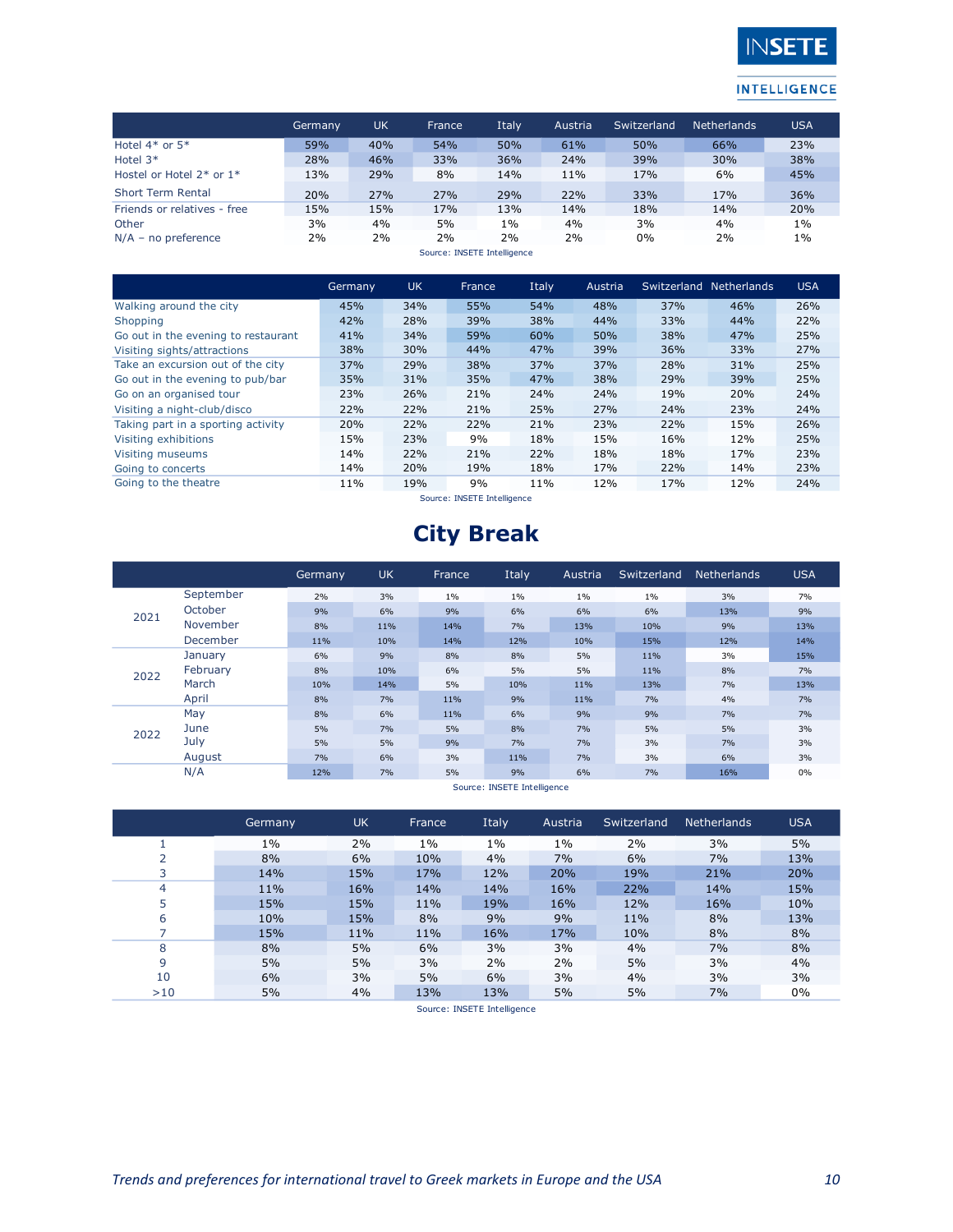

|                              | Germany | UK    | France | Italy | Austria | Switzerland | <b>Netherlands</b> | <b>USA</b> |  |  |  |
|------------------------------|---------|-------|--------|-------|---------|-------------|--------------------|------------|--|--|--|
| Hotel $4*$ or $5*$           | 35%     | 43%   | 38%    | 40%   | 46%     | 43%         | 46%                | 22%        |  |  |  |
| Hotel $3*$                   | 34%     | 39%   | 44%    | 44%   | 39%     | 43%         | 37%                | 31%        |  |  |  |
| Hostel or Hotel $2*$ or $1*$ | 24%     | 36%   | 19%    | 16%   | 14%     | 21%         | 15%                | 41%        |  |  |  |
| Short Term Rental            | 30%     | 33%   | 36%    | 30%   | 32%     | 32%         | 25%                | 38%        |  |  |  |
| Friends or relatives - free  | 18%     | 13%   | 16%    | 14%   | 13%     | 16%         | 15%                | 21%        |  |  |  |
| Other                        | 3%      | $0\%$ | 4%     | 2%    | 3%      | 4%          | 3%                 | 1%         |  |  |  |
| $N/A$ – no preference        | 3%      | $1\%$ | 3%     | 2%    | 2%      | 0%          | 2%                 | 0%         |  |  |  |
| Source: INSETE Intelligence  |         |       |        |       |         |             |                    |            |  |  |  |

Germany UK France Italy Austria Switzerland Netherlands USA Walking around the city 55% 38% 62% 68% 55% 46% 50% 26% Visiting sights/attractions **51% 38% 53% 62% 53% 38% 48% 27%**<br>Shopping 50% 50% 31% 48% 50% 52% 39% 52% 23% Shopping 50% 31% 48% 50% 52% 39% 52% 23% Go out in the evening to restaurant 50% 34% 62% 61% 50% 38% 53% 26% Go out in the evening to pub/bar 37% 32% 35% 49% 38% 28% 41% 24% Take an excursion out of the city 35% 27% 36% 39% 37% 30% 28% 25% Visiting museums 31% 32% 39% 53% 38% 28% 31% 25% Go on an organised tour 30% 25% 27% 26% 32% 23% 19% 25% Visiting exhibitions 26% 27% 13% 40% 27% 23% 18% 23% Visiting a night-club/disco 25% 22% 20% 20% 29% 21% 26% 25% Going to concerts **18% 22% 21% 18% 22% 23%** Taking part in a sporting activity  $\begin{array}{cccc} 17\% & 19\% & 17\% & 15\% & 20\% & 21\% & 12\% \end{array}$ <br>Going to the theatre  $\begin{array}{cccc} 14\% & 23\% & 12\% & 13\% & 17\% & 20\% & 15\% \end{array}$ Going to the theatre 14% 23% 12%

Source: INSETE Intelligence